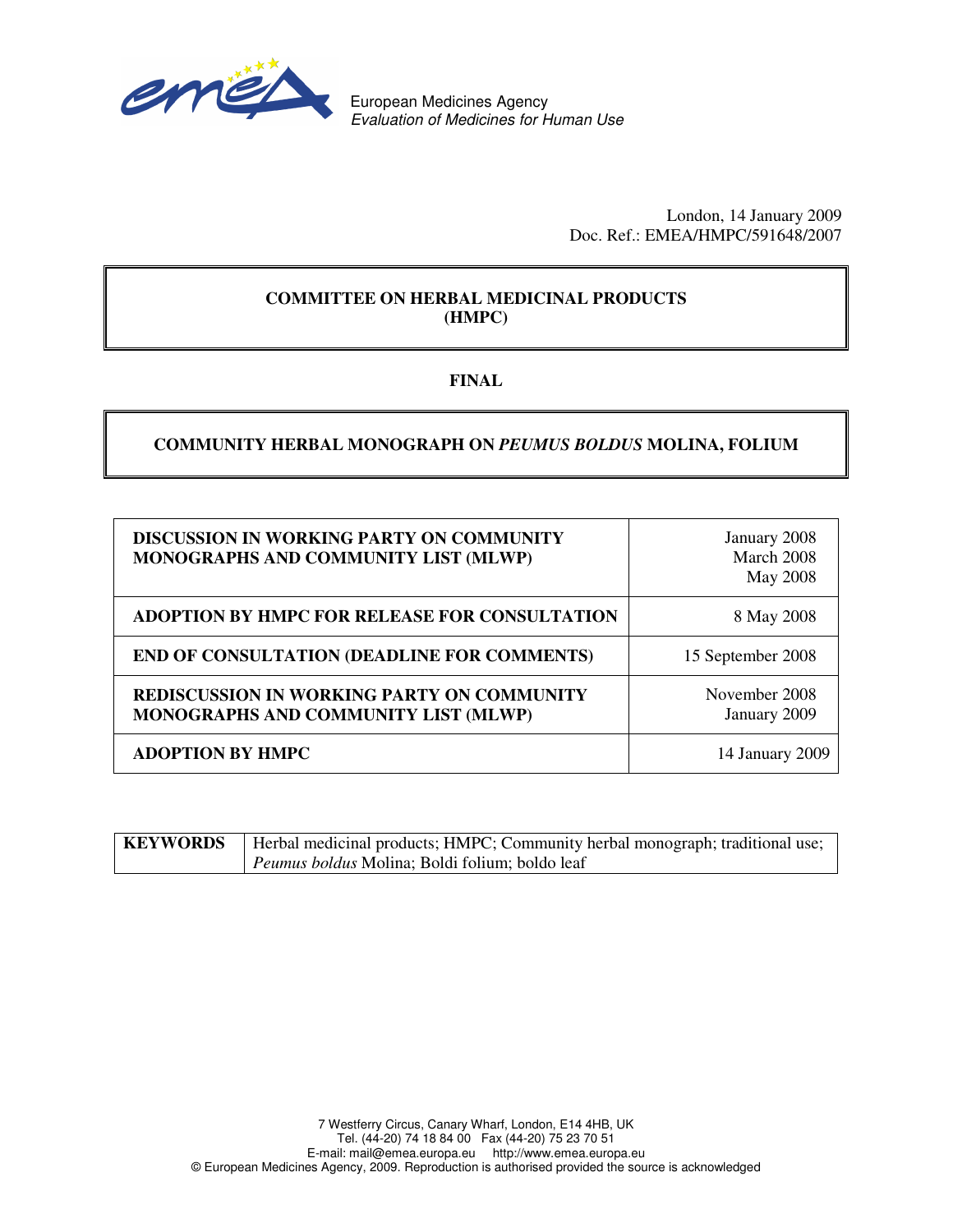### **COMMUNITY HERBAL MONOGRAPH ON** *PEUMUS BOLDUS* **MOLINA, FOLIUM**

#### **1. NAME OF THE MEDICINAL PRODUCT**

To be specified for the individual finished product.

## **2. QUALITATIVE AND QUANTITATIVE COMPOSITION 1,2**

| Well-established use                                                                                               | Traditional use                                                                                                  |
|--------------------------------------------------------------------------------------------------------------------|------------------------------------------------------------------------------------------------------------------|
| With regard to the marketing authorisation<br>application of Article $10(a)$ of Directive<br>2001/83/EC as amended | With regard to the registration application of<br>Article 16d(1) of Directive 2001/83/EC<br><b>as</b><br>amended |
|                                                                                                                    | <i>Peumus boldus</i> Molina, folium (boldo leaf)                                                                 |
|                                                                                                                    | i) Herbal substance<br>Whole or fragmented, dried leaf                                                           |
|                                                                                                                    | ii) Herbal preparations                                                                                          |
|                                                                                                                    | Comminuted herbal substance                                                                                      |
|                                                                                                                    | Dry extract $(5:1, aqueous)$                                                                                     |

#### **3. PHARMACEUTICAL FORM**

| Well-established use | Traditional use                                                                                  |
|----------------------|--------------------------------------------------------------------------------------------------|
|                      | Herbal substance or herbal preparations for oral<br>use as herbal tea or in solid dosage forms.  |
|                      | The pharmaceutical form should be described by<br>the European Pharmacopoeia full standard term. |

#### **4. CLINICAL PARTICULARS**

#### **4.1. Therapeutic indications**

| Well-established use | Traditional use                                                                                                                                  |
|----------------------|--------------------------------------------------------------------------------------------------------------------------------------------------|
|                      | Traditional herbal medicinal<br>for<br>product<br>symptomatic relief of dyspepsia and mild<br>spasmodic disorders of the gastrointestinal tract. |
|                      | The product is a traditional herbal medicinal<br>product for use in specified indications exclusively<br>based upon long-standing use.           |

<sup>&</sup>lt;sup>1</sup> The material complies with the Ph. Eur. monograph (ref. 04/2005: 1396)

<sup>2</sup> The declaration of the active substance(s) for an individual finished product should be in accordance with relevant herbal quality guidance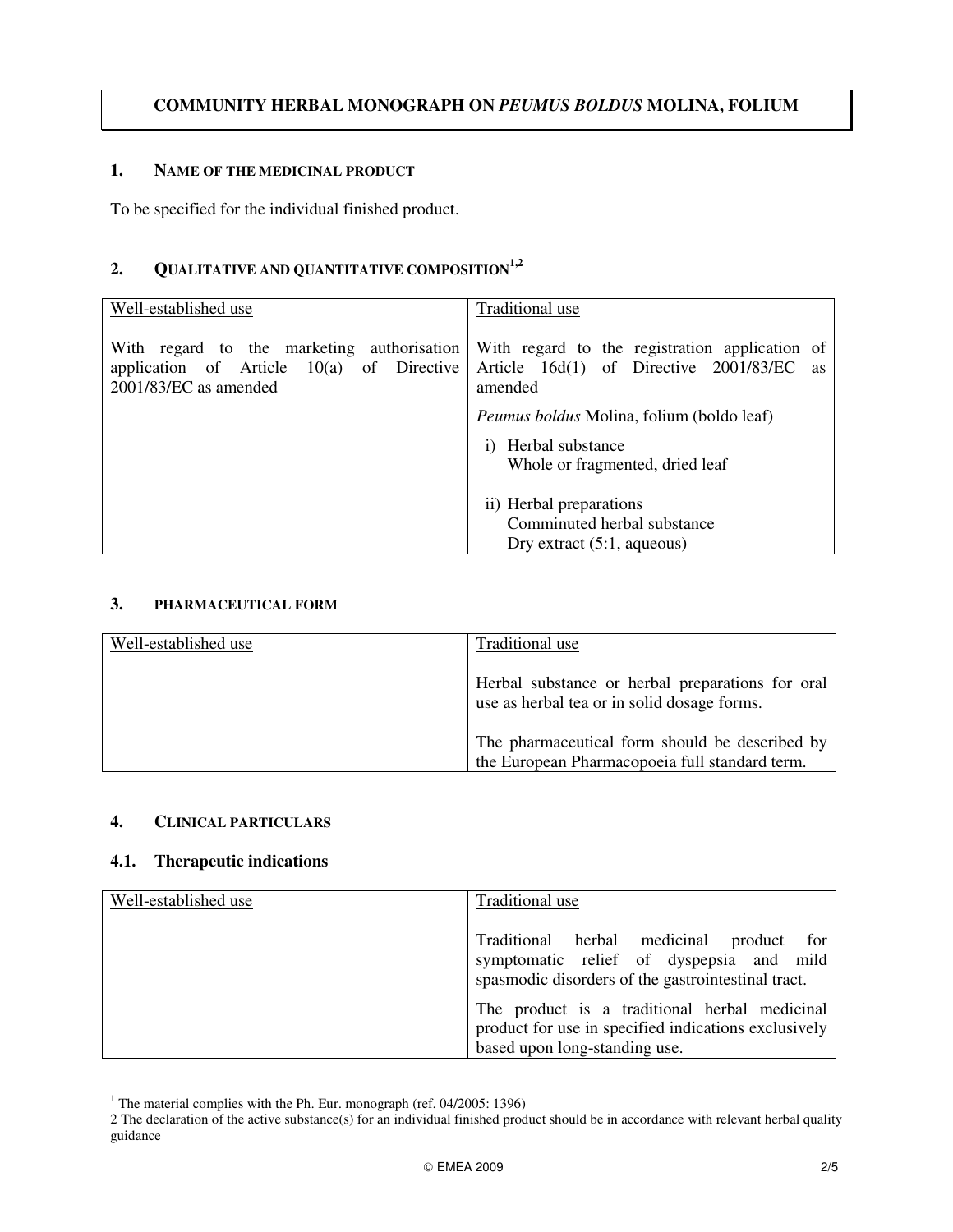# **4.2. Posology and method of administration**

| Well-established use | <b>Traditional use</b>                                                                                                                                            |
|----------------------|-------------------------------------------------------------------------------------------------------------------------------------------------------------------|
|                      | <b>Posology</b>                                                                                                                                                   |
|                      | Adults and elderly                                                                                                                                                |
|                      | Comminuted herbal substance for tea preparation:<br>$1-2$ g of herbal substance.<br>To be taken 2-3 times daily.                                                  |
|                      | Dry extract $(5:1, aqueous)$ : up to 400 mg 2 times<br>daily.                                                                                                     |
|                      | The use in children and adolescents under 18 years<br>of age is not recommended (see section 4.4<br>'Special warnings and precautions for use').                  |
|                      | <b>Duration of use</b>                                                                                                                                            |
|                      | If the symptoms persist more than 2 weeks during<br>the use of the medicinal product, a doctor or a<br>qualified health care practitioner should be<br>consulted. |
|                      | <b>Method of administration</b>                                                                                                                                   |
|                      | Oral use.                                                                                                                                                         |

# **4.3. Contraindications**

| Well-established use | Traditional use                                                                                     |
|----------------------|-----------------------------------------------------------------------------------------------------|
|                      | Hypersensitivity to the active substance.                                                           |
|                      | Obstruction of bile duct, cholangitis, liver<br>disease, gallstones and any other biliary disorders |
|                      | that require medical supervision and advice.                                                        |

# **4.4. Special warnings and precautions for use**

| Well-established use | Traditional use                                                                                                                                            |
|----------------------|------------------------------------------------------------------------------------------------------------------------------------------------------------|
|                      | The use in children and adolescents under 18<br>years of age is not recommended because data<br>are not sufficient and medical advice should be<br>sought. |
|                      | If symptoms worsen during the use of the<br>medicinal product, a doctor or a qualified health<br>practitioner should be consulted.                         |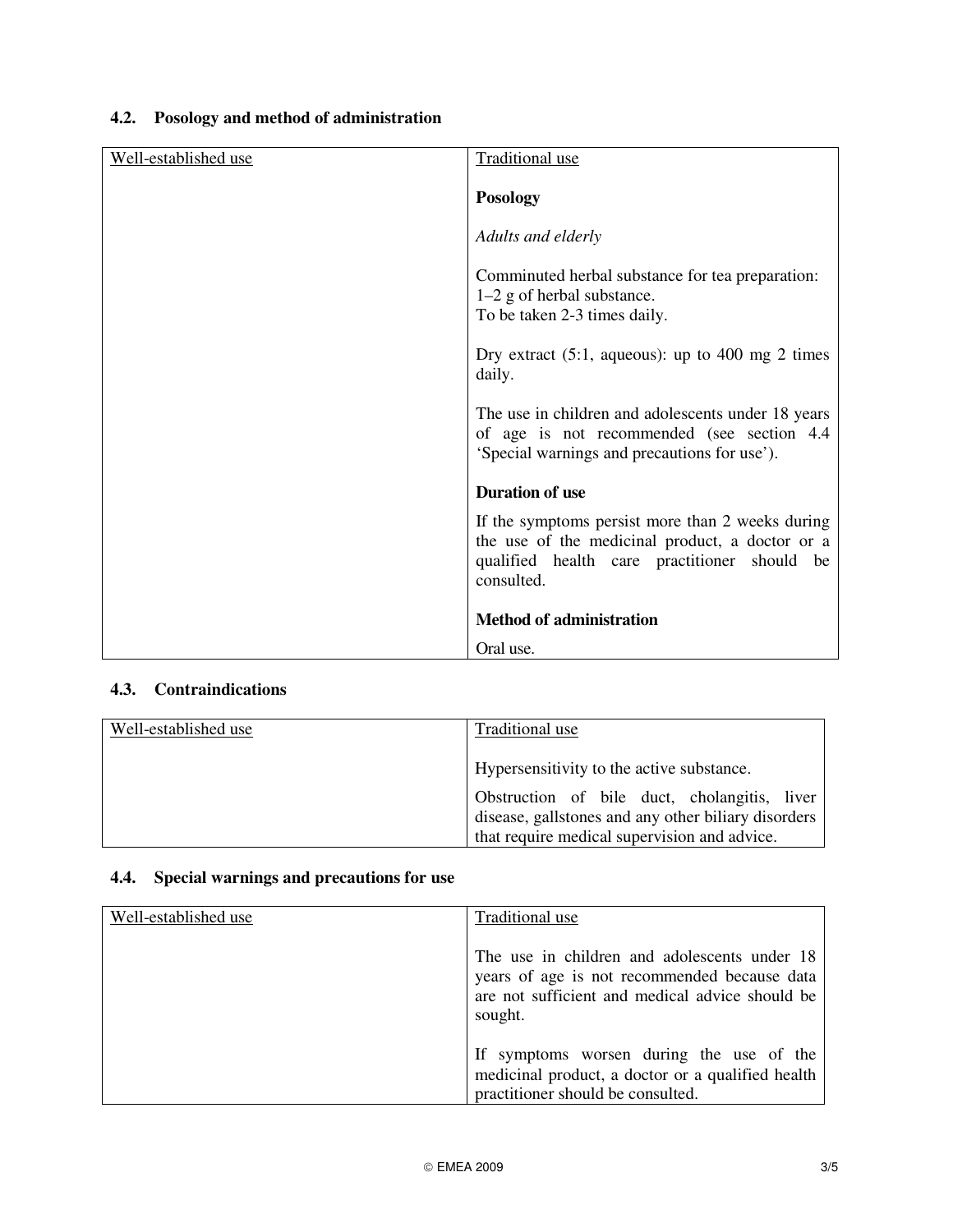## **4.5. Interactions with other medicinal products and other forms of interaction**

| Well-established use | Traditional use |
|----------------------|-----------------|
|                      | None reported.  |

## **4.6. Pregnancy and lactation**

| Well-established use | Traditional use                                                                                                                                                                               |
|----------------------|-----------------------------------------------------------------------------------------------------------------------------------------------------------------------------------------------|
|                      | Safety during pregnancy and lactation has not<br>been established. In view of the pre-clinical<br>safety data (see section 5.3), the use during<br>pregnancy and lactation should be avoided. |

## **4.7. Effects on ability to drive and use machines**

| Well-established use | Traditional use                                                                           |
|----------------------|-------------------------------------------------------------------------------------------|
|                      | No studies on the effect on the ability to drive<br>and use machines have been performed. |

### **4.8. Undesirable effects**

| Well-established use | Traditional use                                                                                                                   |
|----------------------|-----------------------------------------------------------------------------------------------------------------------------------|
|                      | Hypersensitivity (anaphylaxis) has been reported.<br>The frequency is not known.                                                  |
|                      | If other adverse reactions not mentioned above<br>occur, a doctor or a qualified health care<br>practitioner should be consulted. |

#### **4.9. Overdose**

| Well-established use | Traditional use                        |
|----------------------|----------------------------------------|
|                      | No case of overdose has been reported. |

#### **5. PHARMACOLOGICAL PROPERTIES**

## **5.1. Pharmacodynamic properties**

| Well-established use | Traditional use                                                                     |
|----------------------|-------------------------------------------------------------------------------------|
|                      | Not required as per Article $16c(1)(a)(iii)$ of<br>Directive 2001/83/EC as amended. |